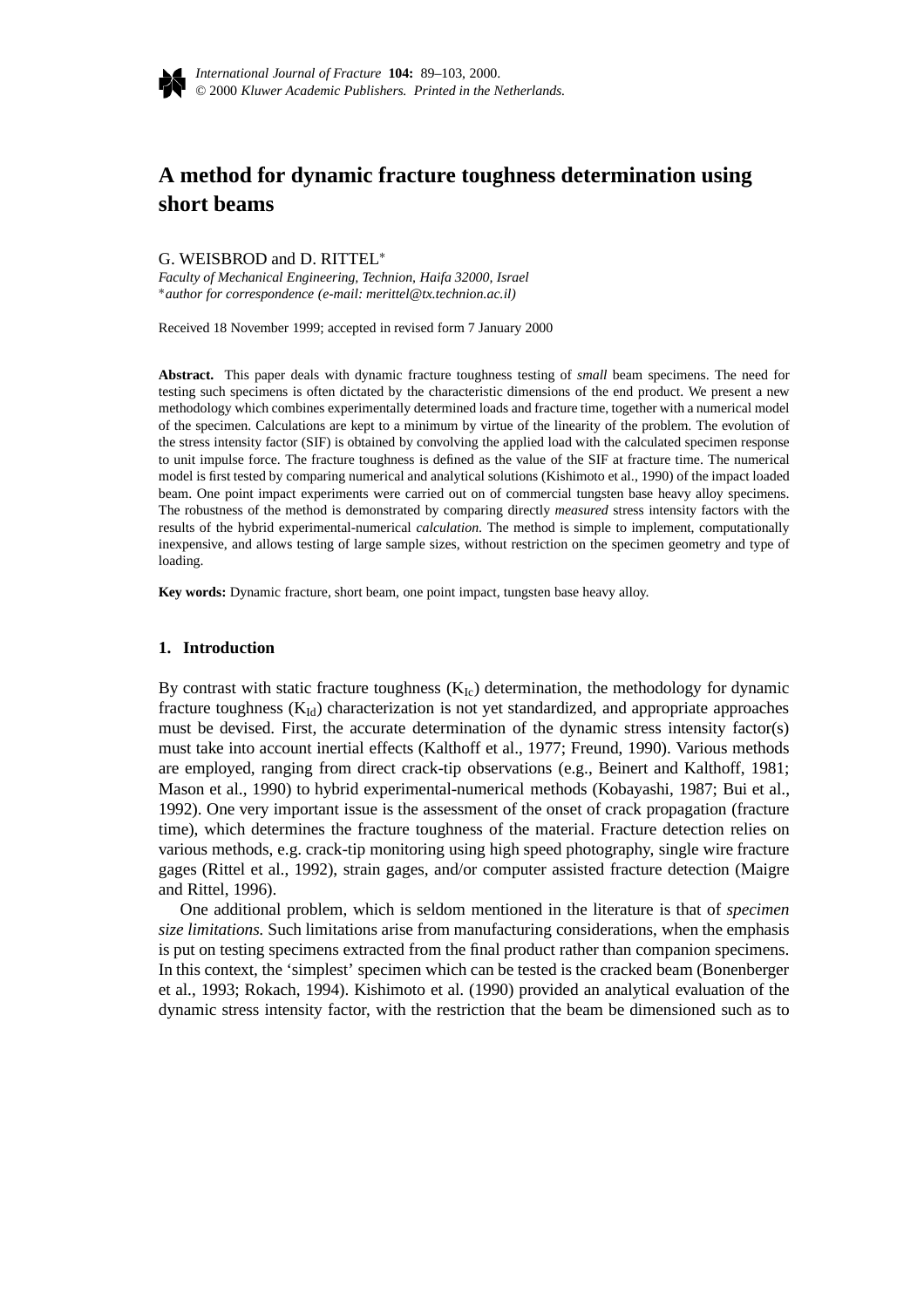

*Figure 1.* Schematic representation of the methodology for fracture toughness determination of short cracked beams. The fracture time and applied load are determined from the experiment. The unit impulse response of the system is calculated separately using a finite element model. The evolution of the stress intensity factor, until fracture, is determined by a convolution product between the input force and the calculated response to unit impulse.

obey Euler–Bernouilli assumptions. Such beams have been successfully tested in one point impact experiments by Kalthoff et al. (1983) and by Giovanola (1986).

In this paper, we present our approach to the dynamic fracture testing of *short beams* which cannot be considered as Euler-Bernouilli beams. The method relies on a hybrid experimentalnumerical analysis of the short beam. The paper is organized as follows: first, the experimental and the numerical aspects of the approach are presented. The following section presents numerical results, including a comparison with Kishimoto's et al. (1990) results. Next, experimental and numerical results are presented and compared to validate the proposed methodology. The approach is discussed in the next section, followed by concluding remarks.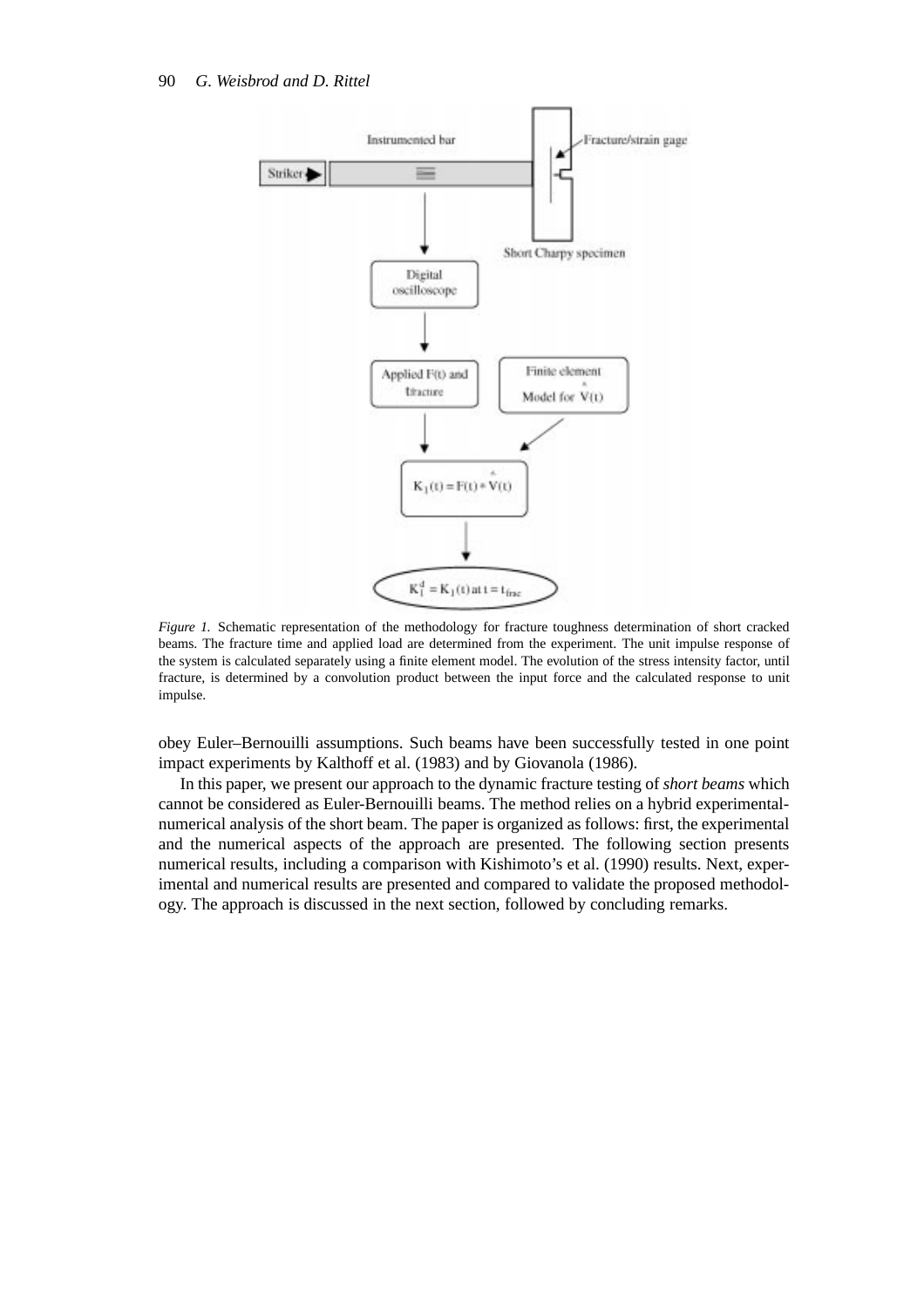

*Figure 2.* The short Charpy specimen (all dimensions in mm).

## **2. The experimental setup**

#### 2.1. OVERVIEW

An overview of the method, including the experimental setup, are shown in Fig. 1.The unsupported cracked beam specimen is loaded by stress waves. The experimental parameters are the *loads* applied to the specimen and the *fracture time* (onset of crack propagation). These parameters are subsequently used in the numerical model to determine the fracture toughness, i.e. the value of the stress intensity factor at fracture time. The various components of the experimental setup are detailed next.

#### 2.2. DYNAMIC LOADING APPARATUS

Dynamic loads are applied and measured using a single instrumented bar (Kolsky, 1963), to perform one point impact experiments (Kalthoff et al., 1983; Giovanola, 1986; Rittel, 1998).The apparatus consists of a cylindrical incident bar (750 mm long, 10 mm diameter), instrumented at its mid-length with a pair of diametrically cemented strain gages. Stress wave loading is applied by means of an air propelled cylindrical striker. The length of the striker and its velocity at impact set the duration and amplitude of the stress wave which loads the fracture specimen. Both the incident bar and the striker are made of a commercial tungsten base heavy alloy (w/o-90W-7Ni-3Fe). The specimen lays unsupported, and is in contact with the bar. Consequently, fracture results from inertia only, as typical of one point bend (1PB) impact fracture (Giovanola, 1986).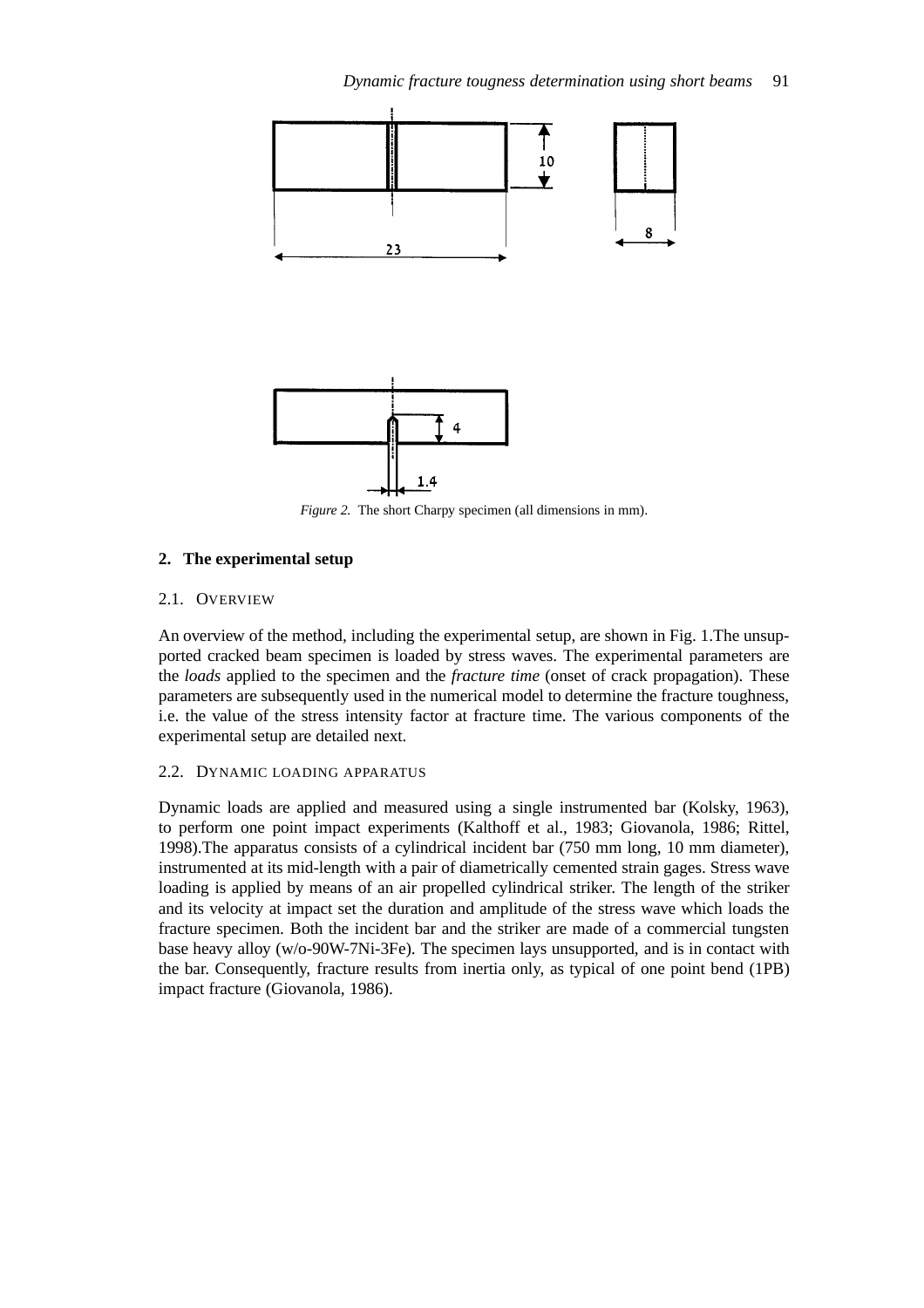



heavy alloys base tungsten

|             | Young's modulus Poisson's ratio<br>(GPa) |     |
|-------------|------------------------------------------|-----|
| Dynamic 338 |                                          | 0.3 |

## 2.3. SPECIMEN AND MATERIAL

The experimental specimens are of the *short* Charpy type, whose geometry and dimensions shown in Fig. 2. All the specimens were fatigue precracked on a servo-hydraulic machine (MTS-810), according to ASTM standard recommendations (ASTM-E399, 1993). Crack growth monitoring was carried out by means of two video cameras (Fig. 3).

The experimental material was a commercial tungsten base heavy alloy (w/o-90W-7Ni-3Fe), whose properties (as measured in our laboratory) are listed in Table 1. The density was found to be  $\rho = 17100 \text{ kg/m}^3$ . Poisson's ratio was determined for two orthogonal specimen orientations with respect to the applied load. These measurements showed very little difference between the two directions so that the material can reasonably be considered as isotropic for computational purposes. Young's modulus was determined from the measured longitudinal wave velocity in the incident bar. This value represents the dynamic Young's modulus which is used in numerical calculations to accurately reproduce wave propagation in the specimen (Wada, 1992; Rittel and Maigre, 1996).

## 2.4. IMPACT LOAD DETERMINATION

When the striker hits the incident bar, a strain pulse  $(\varepsilon_{\rm in})$  propagates down the bar. Part of this pulse is reflected (*ε*ref) at the specimen-bar interface, and part of it is transmitted to the specimen. The incident and reflected pulses were corrected for geometrical dispersion and attenuation using standard data reduction techniques (Lifhitz and Leber, 1994 ).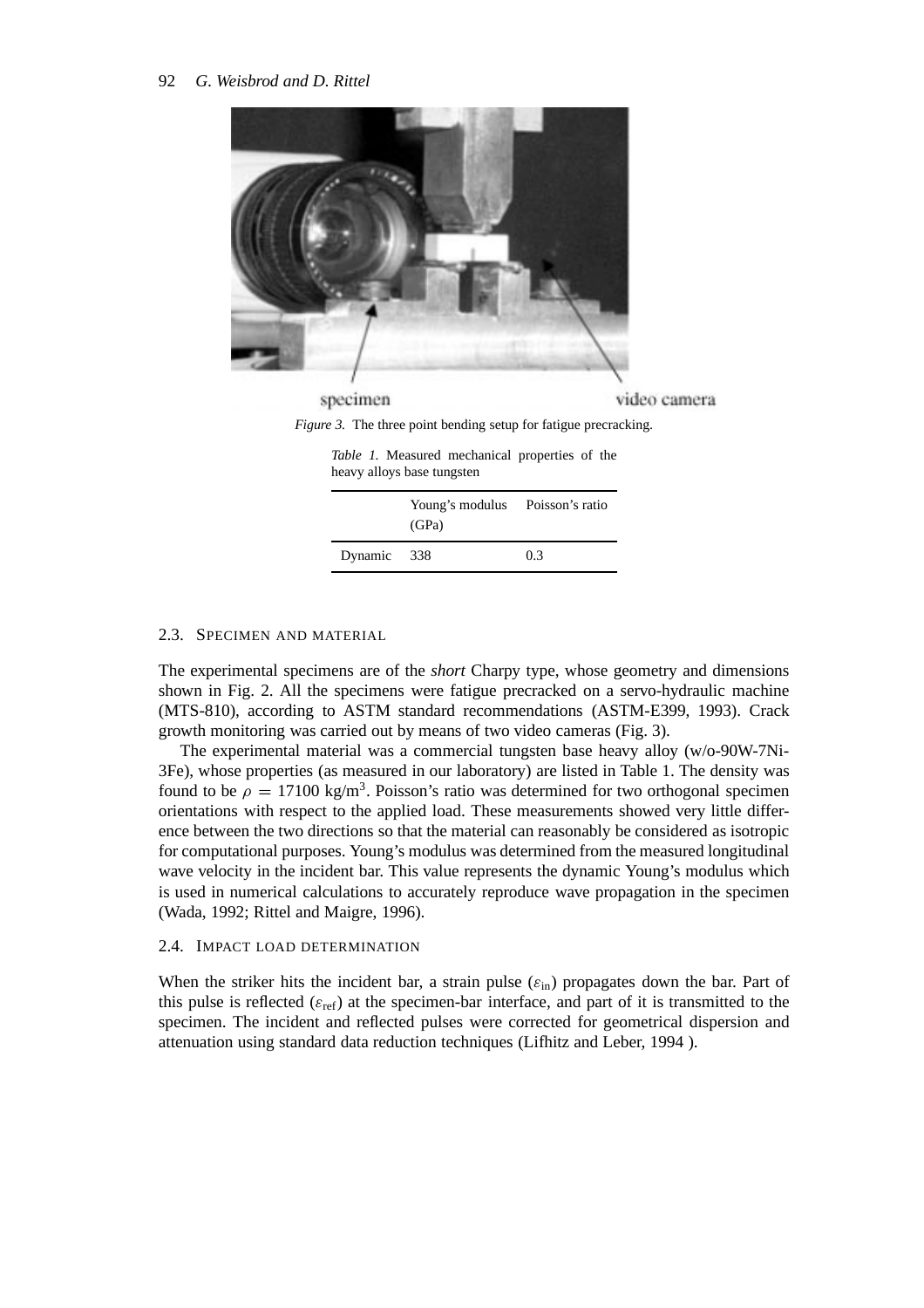

*Figure 4.* Schematic representation of the short beam with two strain gages at  $\theta = 0$  and  $\theta = \pi/2$ .



*Figure 5.* The crack-tip, coordinate system. The displacement  $V(t)$  is calculated at a distance r and  $\theta = \pi$ .

The incident load  $F(t)$  was determined from these two pulses, using the one-dimensional theory of elastic wave propagation as:

$$
F(t) = AE \left[ \varepsilon_{\text{in}}(t) + \varepsilon_{\text{ref}}(t) \right],\tag{1}
$$

where *E* is Young's modulus and *A* is the cross-sectional area of the incident bar.

#### 2.5. DETERMINATION OF FRACTURE TIME *tf*

The onset of crack propagation was detected, in most experiments, by means of single wire fracture gages (MM CD-02-10A) cemented on each side of the specimen, under the optical microscope. The distance between the crack-tip and the fracture gage was kept to a minimum  $(d \approx 0.1$  mm).

Since accurate fracture time determination is essential, several experiments were carried out with one fracture gage cemented on one side and a 0.2 mm strain gage (KYOWA KFG-02-120) on the other side. The strain gage was located at a distance which varied from 0.5mm to about 1mm from the crack-tip, and angles of  $\theta = 0$  or  $\theta = \pi/2$ , as shown in Fig. 4. This distance was selected, both for the strain gage to be located outside the presumed plastic zone, and also to minimize the experimental error associated with strain gradients in the singular zone (Dally and Riley, 1991). When strain gages cemented at  $\theta = \pi/2$  are used, crack extension manifests itself either by a noticeable drop in the measured strain or by a gradual deviation from linearity, according to Giovanola (1986).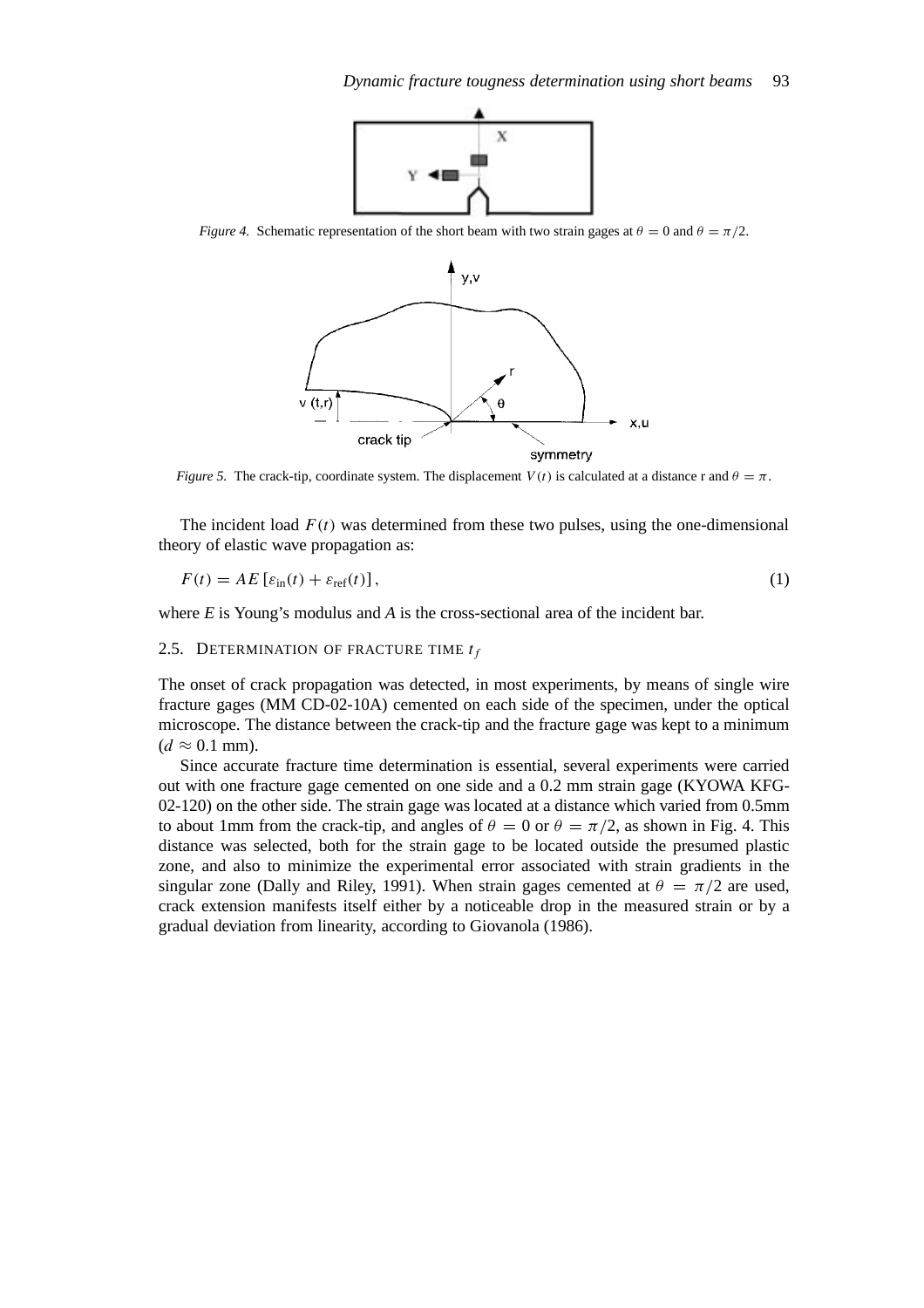## 94 *G. Weisbrod and D. Rittel*



*Figure 6.* The meshed half-specimen for finite element analysis. The load is applied as a pressure along the specimen-bar interface. The specimen is unconstrained.

## **3. Determination of dynamic fracture toughness** *KId*

#### 3.1. FINITE ELEMENT MODEL

The dynamic fracture toughness KId is defined as the value of the mode I stress intensity factor (SIF) at the fracture time. The SIF was calculated from Irwin's (1957) formula which relates the crack opening displacement (COD) to the SIF. The expression for plane strain is:

$$
COD(t)_{(r,\theta=\pi)} = K_I(t) \frac{8(1-\nu^2)}{E} \sqrt{\frac{r}{2\pi}}.
$$
\n(2)

Defining  $V(t) = \text{COD}(t)/2$ , the symmetry of the problem yields (Fig. 5):

$$
K_I(t) = \frac{V(t)E}{4(1 - v^2)} \sqrt{\frac{2\pi}{r}},
$$
\n(3)

where  $V(t)$  is the displacement of a selected point located at a distance *r* and  $\theta = \pi$  from the crack tip. V(t) was determined by solving the equation of motion of the dynamically loaded *free* specimen, with a *stationary* crack:

$$
[M]\{\ddot{V}\} + [K]\{V\} = F(t),\tag{4}
$$

where  $[K]$  and  $[M]$  are the assembled stiffness and mass matrices, respectively, and  $F(t)$  is the external force vector. Equation (4) was solved using Newmark time integration method (Bathe, 1982) using the commercial finite element code, ANSYS (ANSYS, 1994). The time increment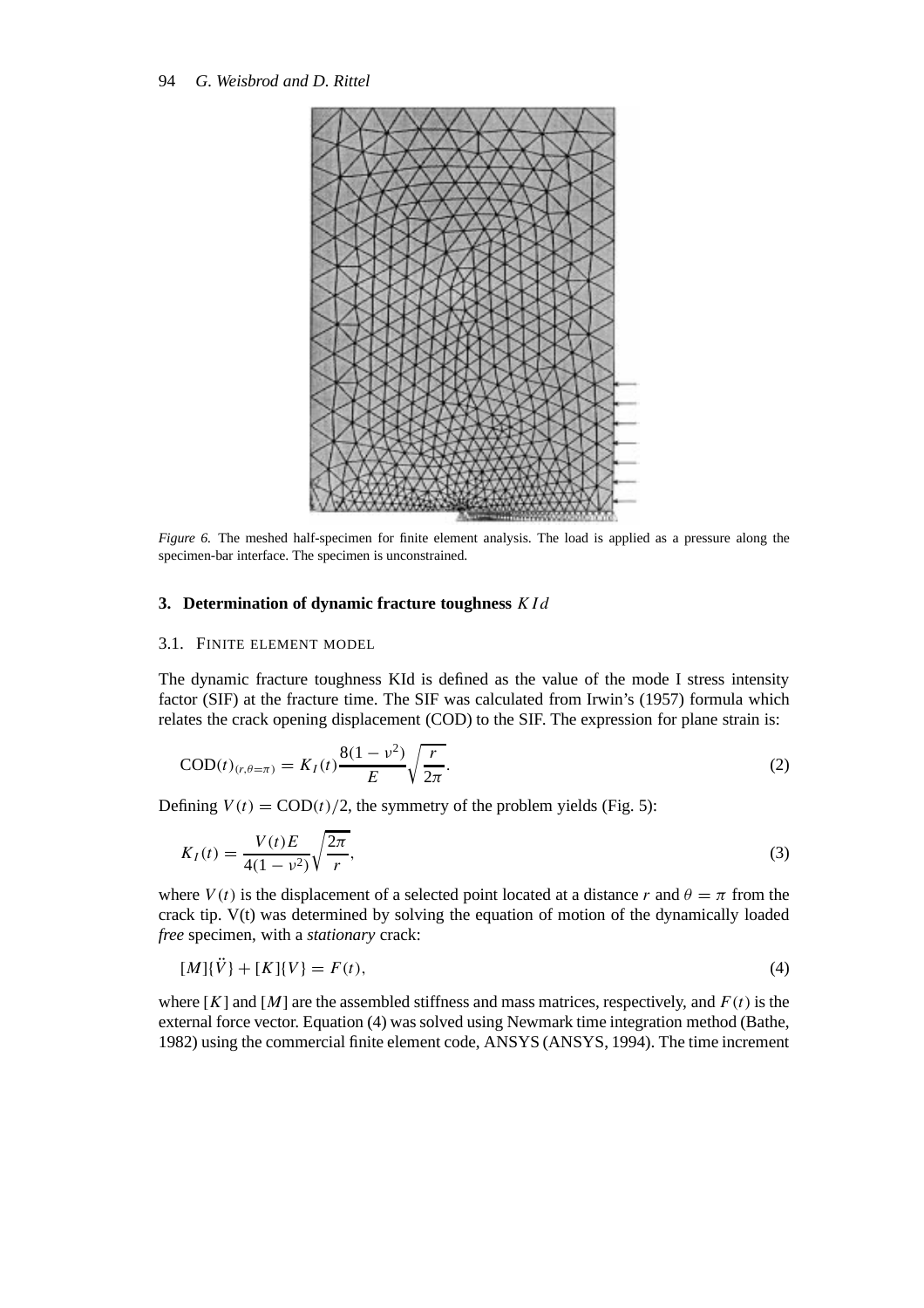was set to 0.5  $\mu$ s. Due to symmetry considerations, a two dimensional representation of half the specimen was adopted. Plane strain conditions were assumed, and the material was modeled as linear-elastic. The load was applied to the unconstrained specimen as a pressure along the contact (specimen-bar interface) line, to simulate actual experimental conditions. It was also modeled as a point force to replicate the analytical case of the point loaded beam, as discussed in the sequel. The crack-tip singularity was enforced by quarter point six-nodes trianglular isoparametric element (Barsoum,1978).The discretized specimen (684 elements and 2113 nodes) is shown in Fig. 6. Finer mesh sizes were tested in order to examine the effect of mesh size. It was observed that finer meshes did not yield significantly different results.

#### 3.2. DETERMINATION OF THE SIF BY CONVOLUTION INTEGRAL

The dynamic SIF can be computed for any applied load by a finite element simulation of the experiment. However, this is time consuming, and thus not quite appropriate for large scale laboratory testing. Fortunately, the linearity of the problem can be advantageously used by writing:

$$
V(t) = F(t) * \hat{V}(t),\tag{5}
$$

where  $F(t)$  is the experimentally determined force, and  $\hat{V}(t)$  is the numerically determined response (COD) of the specimen to a unit impulse (point or pressure) load. The sign ∗ indicates a time convolution product.

The first advantage of this procedure is that, for a given crack length,  $\hat{V}(t)$ , is only calculated once, while Equation (5) is used as many times as necessary. It must also be emphasized that this method is not restricted to a given specimen (beam) geometry or load distribution.

#### **4. Results**

To validate the approach proposed here, we present three kinds of results. The first is purely numerical and it pertains to the accuracy of the numerical model. The second is a comparison of numerical and analytical results for a dynamically loaded cracked beam. Finally, we present and compare experimental results and numerical simulations.

## 4.1. NUMERICAL RESULTS: CONVOLUTION VS. FULL CALCULATION

Fig. 7 shows the unit impulse response,  $\hat{V}(t)$ , calculated for a crack length of 5 mm, at  $r =$ 0.5 mm and  $\theta = \pi$ . A semi-sinusoidal force,  $F(t)$  (40  $\mu$ s duration, 15 KN max.), was selected to simulate a transient load applied to the structure. The resulting COD was calculated using both the full FE calculation and the convolution product (Equation (5)). As shown in Fig. 8, both methods show an excellent agreement, a result which is expectable in a sense.

## 4.2. COMPARISON WITH ANALYTICAL SOLUTION

Kishimoto et al. (1990) derived an analytical solution for the evolution of the stress intensity factor of a dynamically loaded beam. This solution is limited to concentrated load applied to an Euler-Bernouilli beam. Our short beam specimens do not obey this last assumption. However, as suggested by these authors, the analytical solution can still be used, provided the correct natural frequencies of the specimen are calculated. The latter were thus calculated for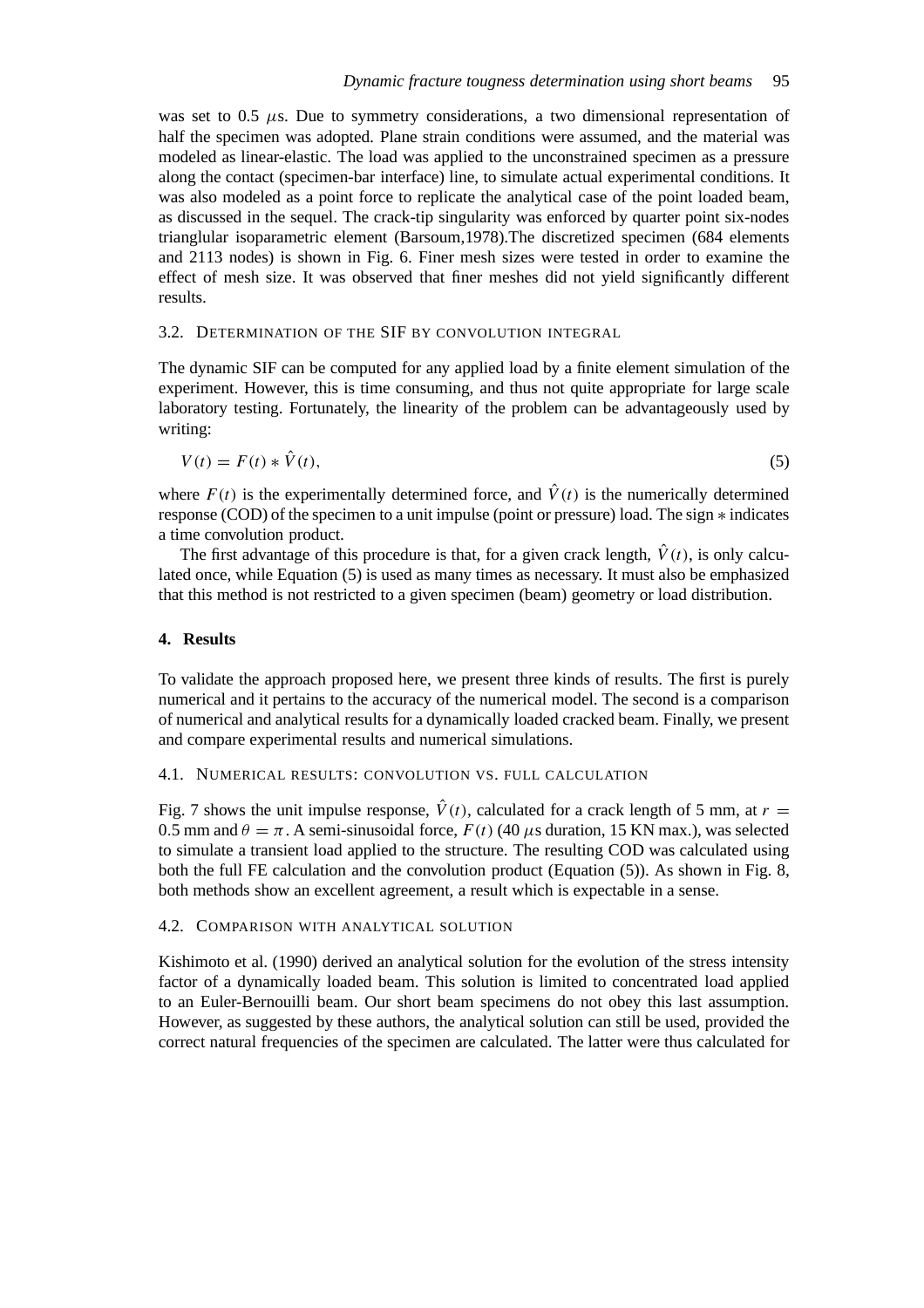

*Figure 7.* The response  $\hat{V}(t)$  to unit impulse point force.



*Figure 8.* Evolution of the displacement  $V(t)$ , as a result of a half-sine transient load.  $V(t)$  is calculated, once through a full finite element solution, and once through the convolution integral (Equation (5)). The two calculations yield identical results.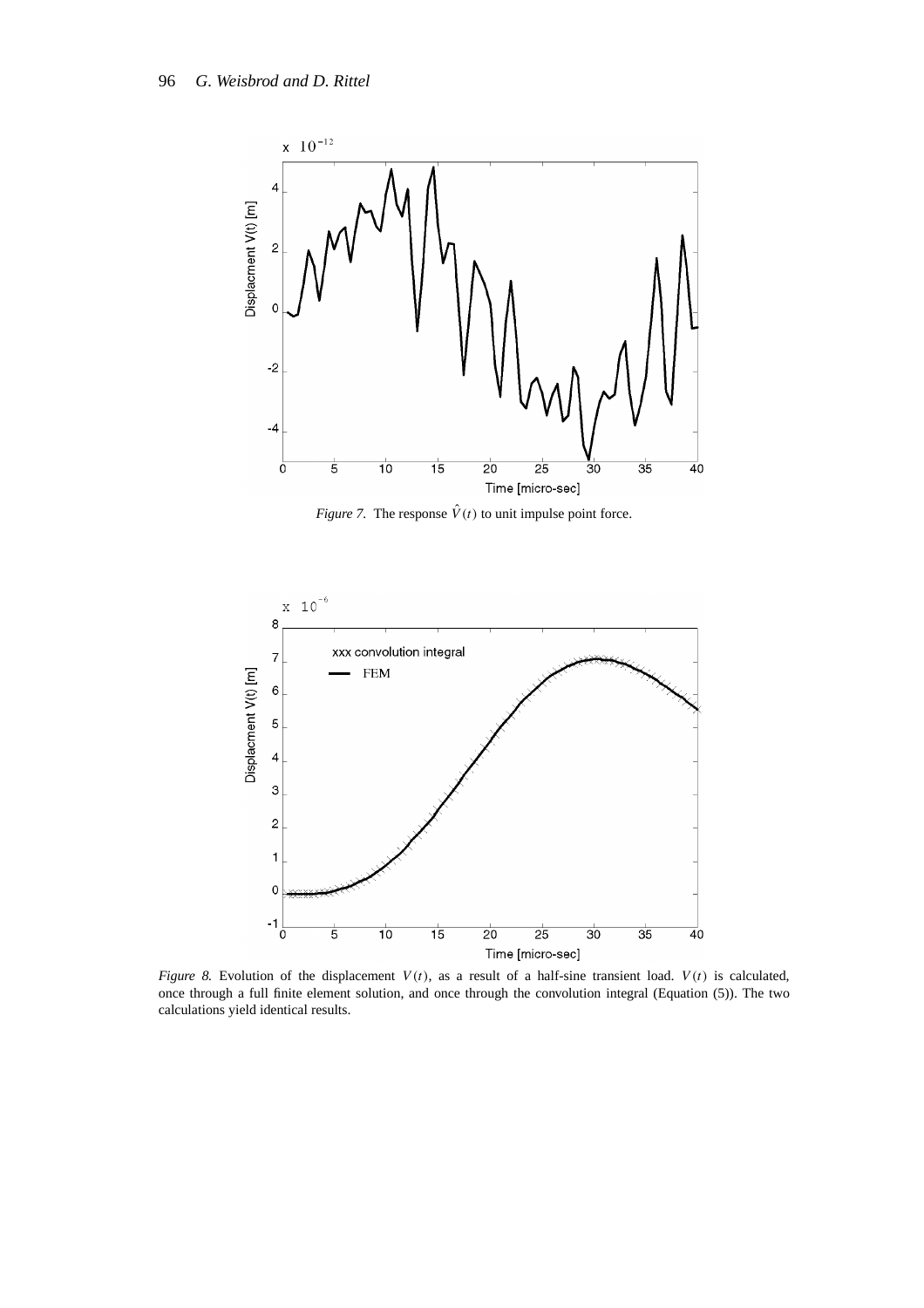

*Figure 9.* Numerical results. Calculated evolutions of the stress intensity factor, using once a full finite element calculation, and once Kishimoto's et al. (1990) analytical solution with the correct calculated angular frequencies of the short beam.

the numerical model. A comparison between the full finite element solution and Kishimoto's et al. (1990) solution, including the correct angular natural frequencies, is shown in Fig. 9. A very good agreement between the analytical and numerical results can be observed. The minute difference between the curves stems from the fact that the discretized model is more rigid than the continuous beam on the one hand, and that Euler-Bernouilli assumptions still apply to the analytical solution on the other hand.

## 4.3. COMPARISON WITH EXPERIMENTAL RESULTS

Experiments were carried out with a characteristic crack to ligament length ratio of  $a/w = 0.5$ . Typical raw experimental signals are shown in Fig. 10. This includes the incident (*ε*in) and reflected (*ε*ref) pulses, and the fracture and strain gage signals as well. In this specific experiment, the strain gage was positioned at  $r = 1$  mm and  $\theta = 0$ . All the signals are synchronized. The incident pulse starts at  $t = 71 \mu s$  and the reflected at  $t = 239 \mu s$ . Consequently, the specimen is loaded by the stress wave at  $t = 155 \mu s$ . The strain and fracture gage signals are shown in Fig. 11. This figure shows that fracture is detected at  $t = 21 \mu s$  after the specimen was impinged upon by the stress wave. In this specific experiment, the crack arrested before reaching and destroying the strain gage. Consequently, crack propagation was assigned to occur at the time where the crack-tip strain starts to decrease. It was generally observed that the maximum difference in fracture times between the strain and the fracture gages did not exceed 3 *µ*s.

The corresponding evolution of the applied force (Equation (1)) is shown in Fig. 12. Largely after fracture occurs, the force reaches negative values. This is unphysical and it results from the superposition of the incident and reflected pulses only (Equation (1)). Fracture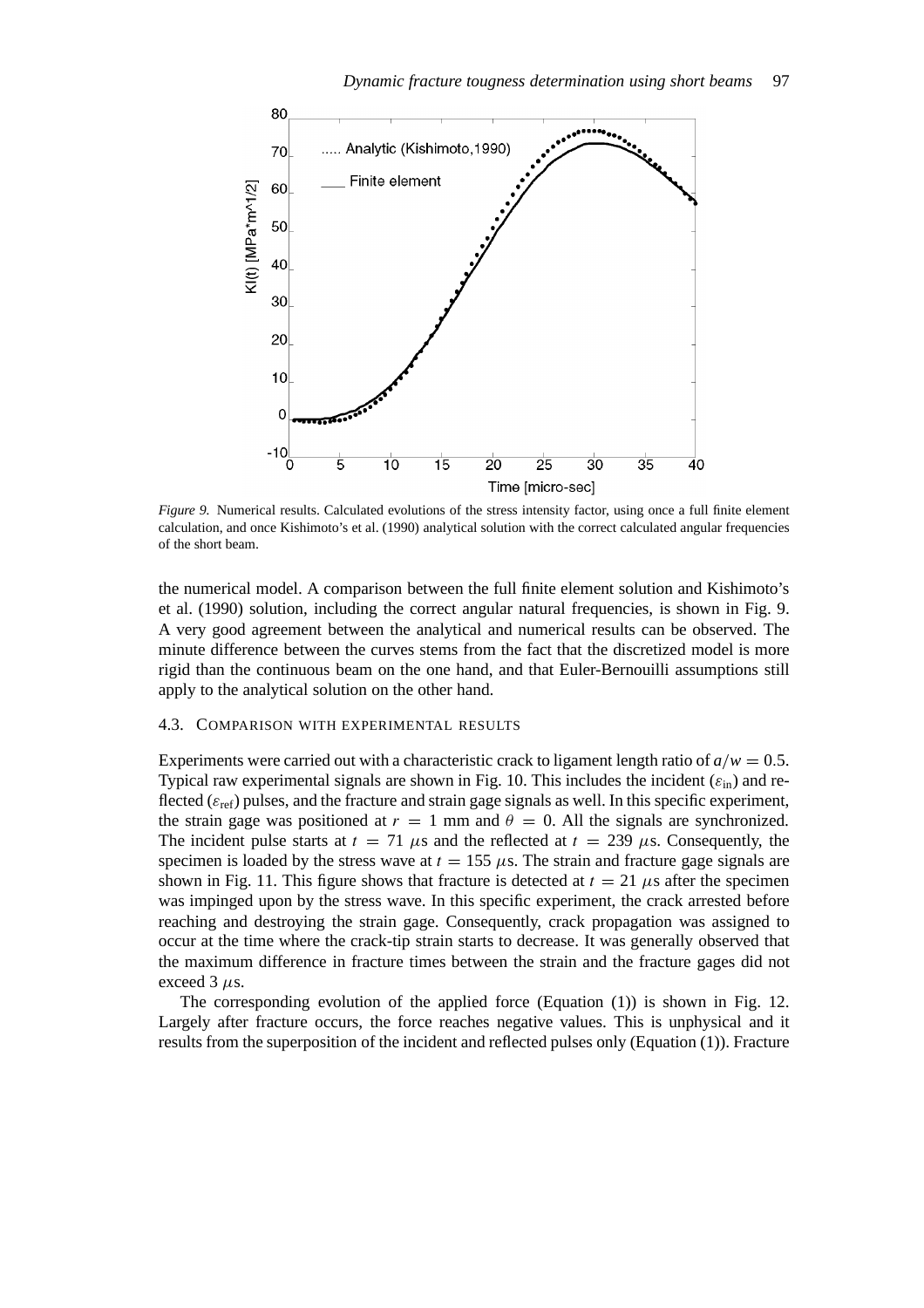

*Figure 10.* Characteristic raw signals obtained during a one-point impact experiment. All the signals have a common time origin but are measured at a different location. The incident and reflected signals (measured on the strain gage of the bar) are different, indicating that part of the energy has been transferred to the specimen. The single wire fracture gage indicates crack propagation (dashed line). The strain gage records the crack-tip strain from the onset of loading until, and sometimes beyond, crack propagation (depending on the angular position of the gage).



*Figure 11.* Magnification of the strain gage and fracture gage recording. The fracture gage delivers a step signal. Fracture is detected by the strain gage as the point at which the strain signal starts to decrease.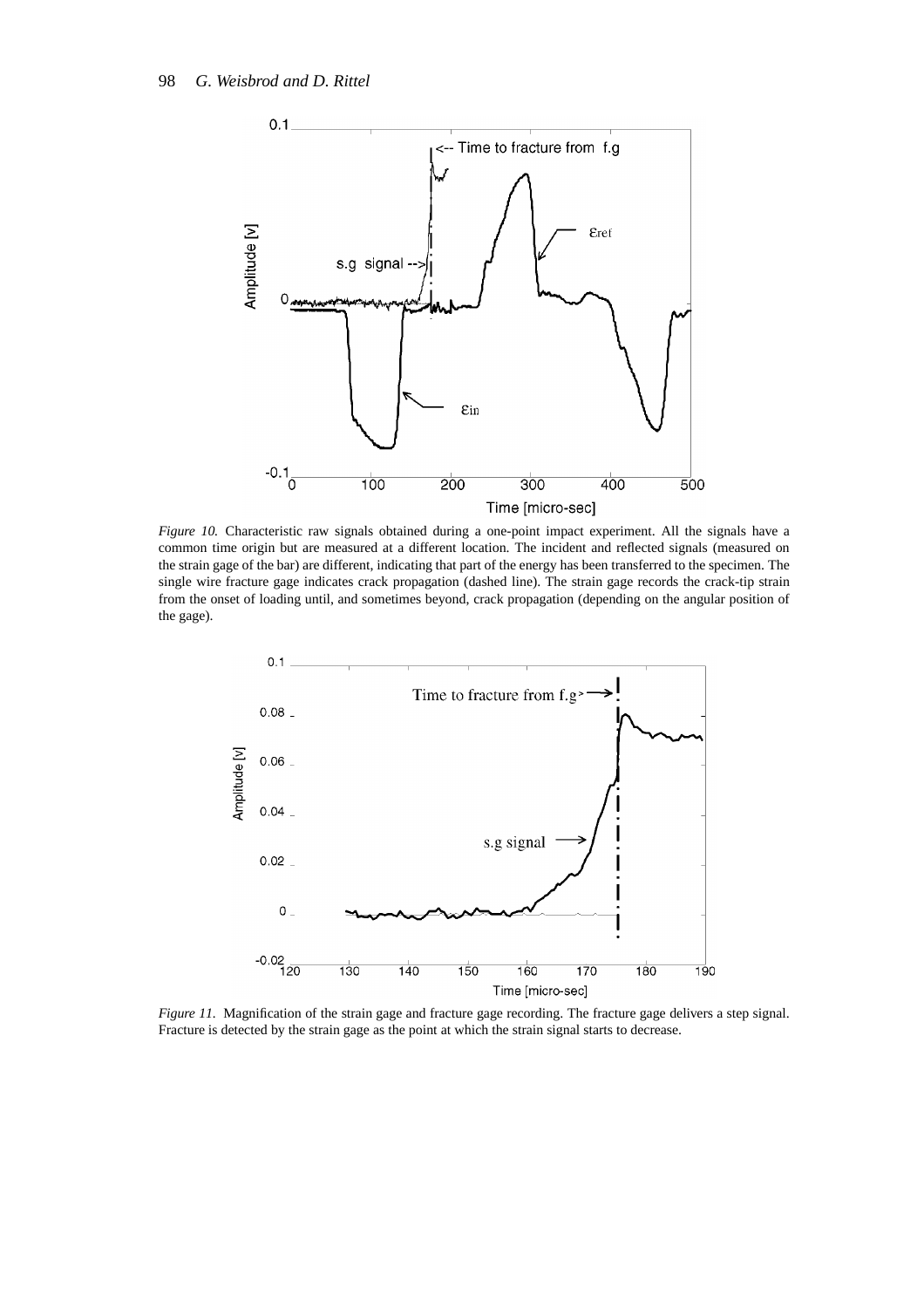

*Figure 12.* The applied force and the fracture times. The 1st dashed line corresponds to fracture from the fracture gage (21  $\mu$ s). The 2nd dashed line indicates fracture from the strain gage (23  $\mu$ s). Note that fracture occurs past the peak load.

is noted to occur beyond the peak force. This reflects the very transient nature of this kind of fracture experiment.

In Fig. 13a, we have plotted the dynamic stress intensity factor determined in two ways. The first is evaluated from the strain gage readings according to:

$$
K_{I(t)} = \frac{\varepsilon_y(t) E\sqrt{2\pi r}}{\cos\frac{\theta}{2} \left[1 + \sin\frac{\theta}{2}\sin\frac{3\theta}{2} - \nu\left(1 - \sin\frac{\theta}{2}\sin\frac{3\theta}{2}\right)\right]}.
$$
(6)

The second is calculated from the experimental force (Equation (5)). Fig. 13b shows evolutions of stress intensity factors for an additional experiment. Here the fracture gage was cemented at  $r = 0.5$  mm and  $\theta = \pi/2$ . Fracture was detected at  $t = 19.5 \mu s$  by the fracture gage. For the strain gage reading, deviation from linearity was assessed to occur at the same time.

These figures show a high degree of similarity between the two evolutions of the stress intensity factors, until fracture. It can be noted that for an initial duration of about  $7 \mu s$ , the crack is not loaded by the stress wave. Past this time, the stress intensity factor starts to increase.

This similarity validates the approach proposed here, in the sense that two different, yet complementary, procedures for the determination of the SIF corroborate mutually. In the first, the SIF is directly *measured* in the vicinity of the crack-tip. In the second, the SIF is *calculated* in a hybrid experimental-numerical procedure.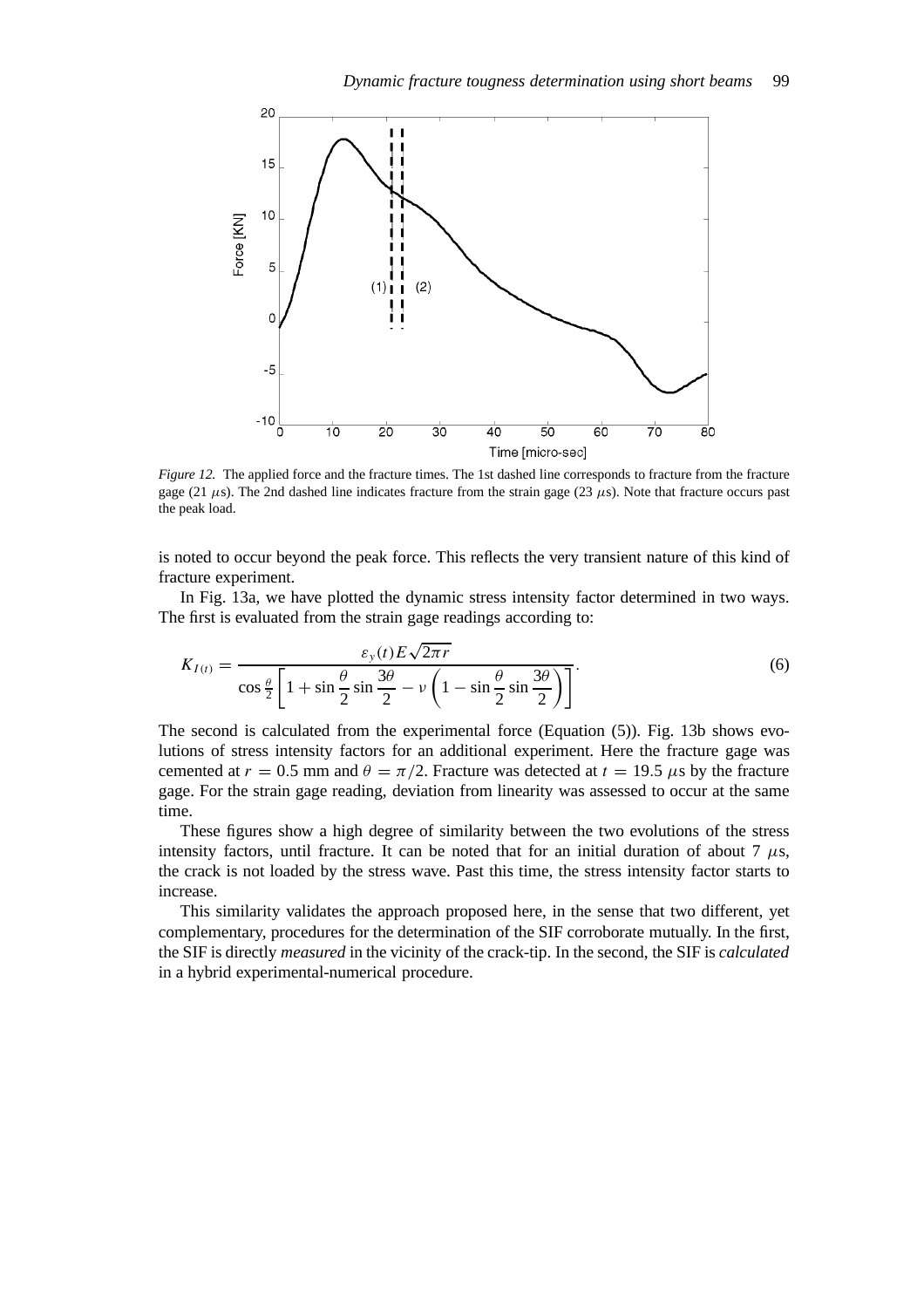

*Figure 13.* Calculated and measured dynamic stress intensity factors in typical experiments. Dashed lined indicate fracture time. (a) strain gage at  $r = 1$  mm and  $\theta = 0$ . Fracture times are as indicated in Figure 12. Another experiment. Strain gage at  $r = 0.5$  mm and  $\theta = \pi/2$ . Fracture times are similar for both indicators (19.5  $\mu$ s). Note the high degree of similarity between the measured and calculated results.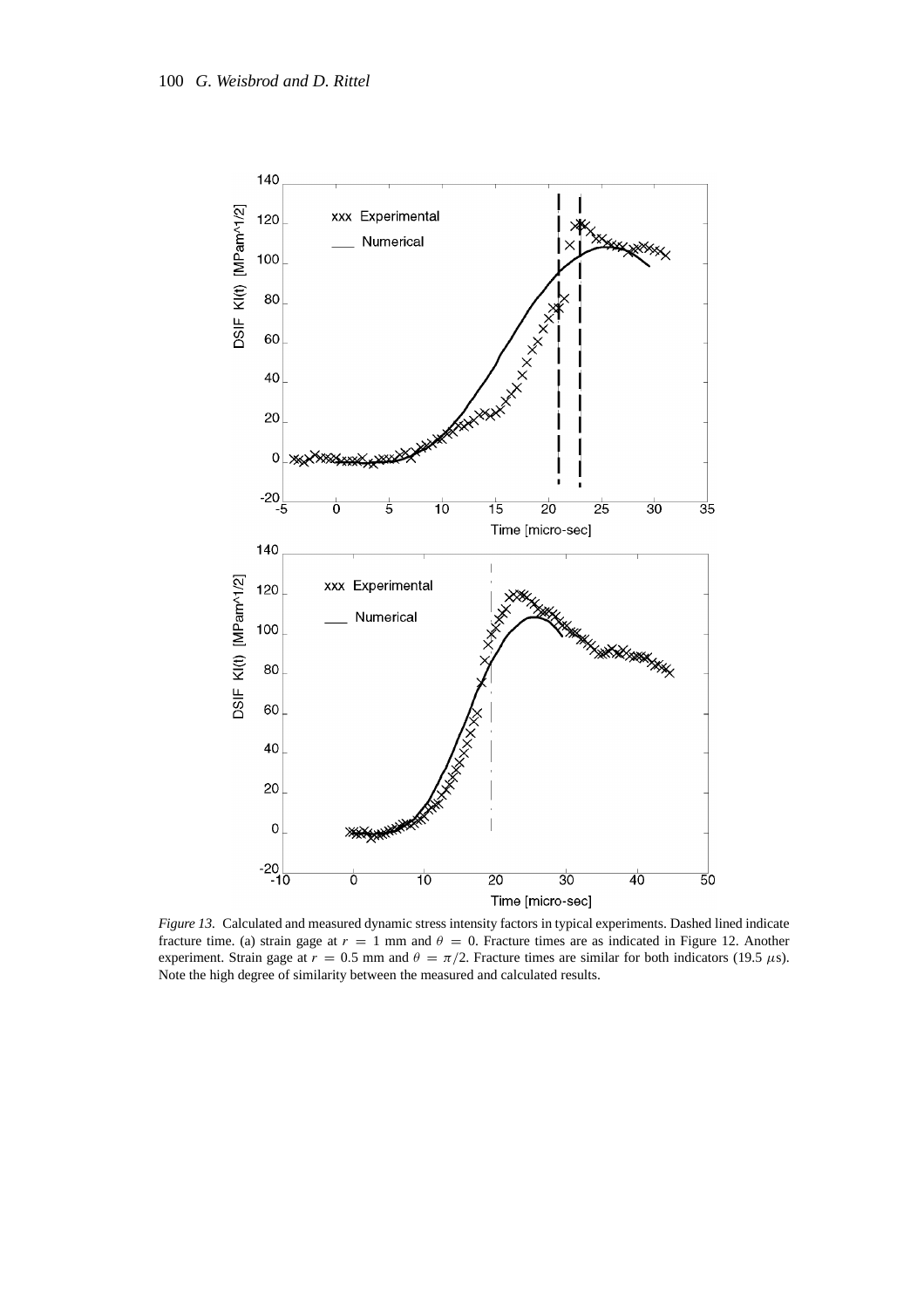## **5. Discussion**

The method presented in this paper relies on the numerical solution of the equation of motion of the cracked specimen. The reliability of the numerical model is firstly tested by comparing its predictions with analytical. It is further established by comparing calculated and directly measured stress intensity factors. The comparison is quite satisfactory, despite the potential sources of error in each of the methods. For the direct measurement, accurate positioning of the strain gage determines the accuracy of the measurement, when errors due to strain gradient effects are minimized (Dally and Riley, 1991). For the calculation, neglecting numerical errors related to the FE model, one potential source of error lies in the determination of the input force, through the signal processing procedure. While an estimation of the relative error in each procedure is a complex task, an estimation of the error involved in the numerical determination yielded a value of 6%.

Yet, when all errors are kept to a minimum, the most important parameter is the determination of the fracture time. It has long been recognized that this is not a trivial problem, when the measurements are made on the surface of the specimen, thus excluding threedimensional effects (Aoki and Kimura, 1993; Maigre and Rittel, 1996). In our experiments, two different indicators were used. The first, fracture gage, reacts when the crack cuts across the wire. In a sense, the fracture provides a 'go-no-go' type of indication. The second, strain gage, reacts to mechanical damage as well, but also to changes in overall compliance due to crack propagation. Here, the fracture time has to be estimated from changes in the strain signal (Giovanola, 1986), and a certain ambiguity may exist related to the interpretation of the signals. Yet, keeping in mind that the two gages are cemented, one on each side of the specimen, the measured fracture times did not differ by more than 3 *µ*s, as observed in several different experiments. This observation shows that there is no discrepancy between the two fracture detection methods. In this case, its seems reasonable to take the earlier fracture time as the fracture time for (conservative) fracture toughness determination.

At this point, it should be emphasized that while a new methodology has been presented, the validity of a specific fracture toughness measurement can only be assessed by verifying compliance with LEFM requirements.

Finally, the method presented in this paper is easy to implement in a laboratory, and it provides accurate results with a minimum amount of numerical calculations, for a large sample size. Furthermore, it puts no restriction on the specimen geometry and size.

#### **6. Conclusions**

- We have presented a new methodology for dynamic fracture toughness testing of *small* elastic beams.
- The approach combines experimentally determined loads and fracture time together with a numerical model of the specimen.
- Calculations are kept to a minimum by virtue of the linearity of the problem. The SIF is obtained by convolving the applied load with the calculated specimen response to unit impulse force.
- The method has been firstly validated by comparing numerical and analytical results. It has been further established by comparing numerically and experimentally determined stress intensity factor evolutions.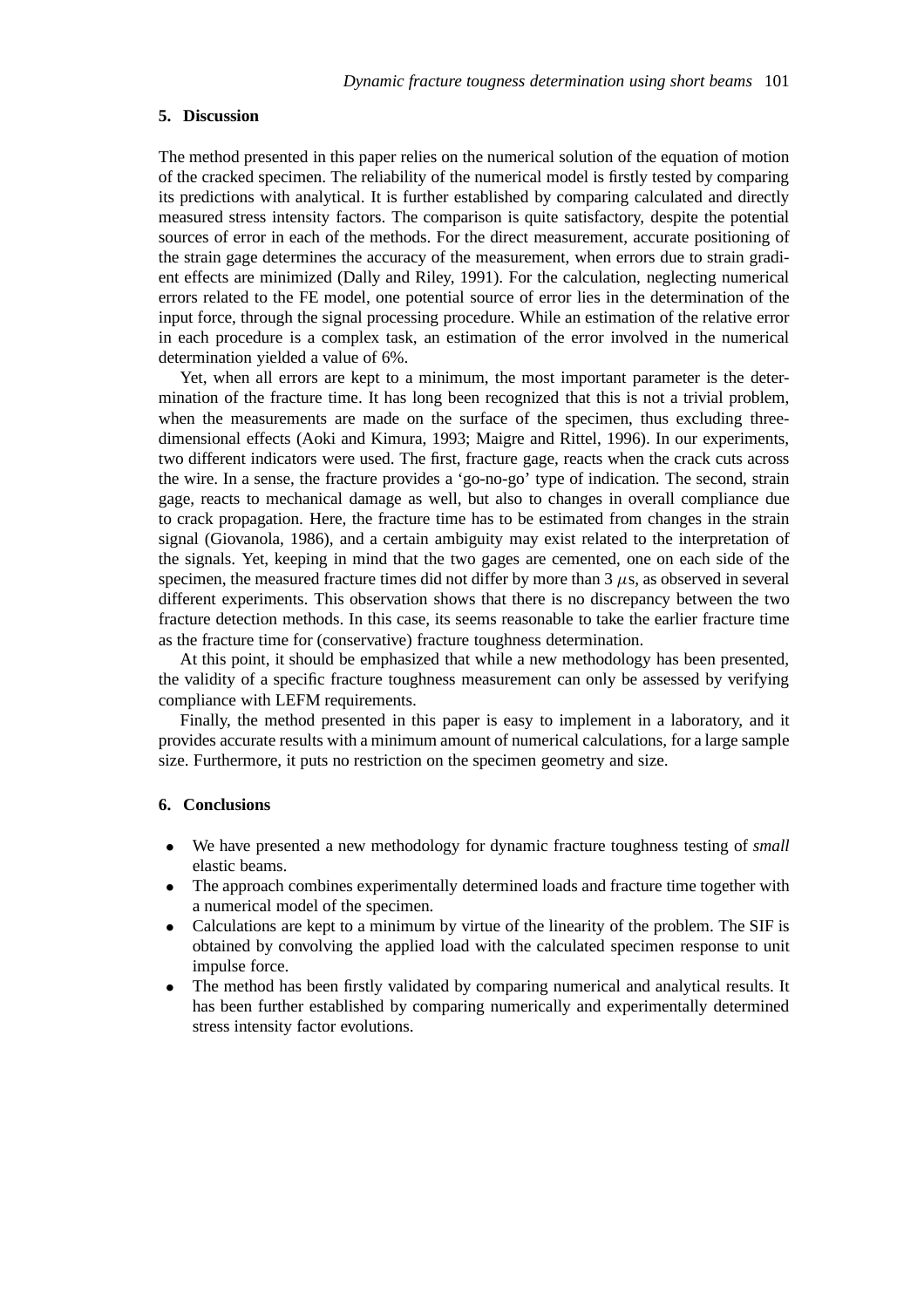## 102 *G. Weisbrod and D. Rittel*

- Fracture time detection has been assessed by fracture gage and strain gage readings. Both methods yield close values. Fracture time is taken as the minimum value of the two indications.
- The method is simple to implement, computationally inexpensive, and allows testing of large sample sizes.

#### **Acknowledgements**

Ashot-Ashkelon Industries Ltd. is acknowledged for supplying the experimental material.

# **References**

ANSYS, User's Manual (1994). Swanson Analysis Systems Inc.

- Aoki, S. and Kimura, T. (1993). 'Finite element study of the optical method of caustic for measuring impact fracture toughness'. *Journal of the Mechanics and Physics of Solids* **41** (3), 413–425.
- ASTM (1993). Standard test method for plane-strain fracture toughness of metallic materials. *Annual Book of ASTM Standards*, Vol. 03.01, ASTM, Philadelphia, PA.
- Bathe, K.J. (1982). *Finite Element Procedures in Engineering Analysis*, Prentice Hall Inc., Englewood Cliff, N.J.

Barsoum, R.S. (1978). 'On the use of isoparametric finite elements in linear elastic fracture mechanics'. *International Journal of Numerical Methods in Engineering* **10**, 25–37.

- Beinert, J. and Kalthoff, J.F. (1981). 'Experimental determination of dynamic stress intensity factors by shadow patterns'. *Mechanics of Fracture 7* (Edited by Sih, G.C.), 281–330.
- Bonenberger, R.J., Dally, J.W. and Irwin, G.R., (1993). 'Lower bound initiation toughness with a modified Charpy specimen'. *ASTM STP* **1171**, 139–157.
- Bui, H.D., Maigre, H. and Rittel, D. (1992). 'A new approach to the experimental determination of the dynamic stress intensity factor'. *International Journal of Solids and Structures* **29** (23), 2881–2895.

Dally, J.W. and Riley, W.F. (1991). *Experimental Stress Analysis*, 3rd Ed., McGraw-Hill, New York.

Freund, L.B. (1990). *Dynamic Fracture Mechanics*, Cambridge University Press, Cambridge.

- Giovanola, J.H. (1986). 'Investigation and application of the one-point bend impact test'. *Fracture Mechanics: Seventeenth Volume*, ASTM-STP 905 (Edited by Underwood, J.H., Chait, R. et al.), 307–328.
- Irwin, G.R. (1957). 'Analysis of stresses and strains near the end of a crack traversing a plate'. *Journal of Applied Mechanics* **24** (3), 361–364.
- Kalthoff, J.F., Winkler, S., Böhme, W., Shockey, D.A. (1983). Proceedings International Conference on the Dynamical Properties and Fracture Dynamics of Engineering Materials, Brno, Czechoslovakia.
- Kalthoff, J.F , Winkler, S. and Beinert J. (1977). 'The influence of dynamic effects in impact testing'. *International Journal of Fracture* **13**, 528–531.
- Kishimoto, K., Fujino, Y., Aoki, S. and Sakata, M. (1990) 'A simple formula for the dynamic stress intensity factor of an impacted freely supported bend specimen'. *JSME International Journal Series I*, **33** (1), 51–56.
- Kobayashi, A.S. (1987). *Handbook on Experimental Mechanics*, Prentice-Hall, Inc., Englewood Cliffs NJ.
- Kolsky, H. (1963). *Stress Waves in Solids*, Dover Publications Inc., New York, NY.
- Lifshitz, J.M. and Leber, H. (1994). Data processing in the split Hopkinson pressure bar tests, *International Journal of Impact Engineering* **15** (6), 723–733.
- Maigre, H. and Rittel D. (1996). 'Dynamic fracture detection using the force-displacement reciprocity: application to the compact compression specimen'. *International Journal of Fracture* **73** (1), 67–79.
- Mason, J.J., Lambros, J. and Rosakis, A.J. (1992). 'The use of a coherent gradient sensor in dynamic mixed-mode fracture mechanics experiments'. *Journal of Mechanical Physics and Solids* **40** (3), 641–661.
- Rittel, D. (1998). 'The influence of temperature on dynamic failure mode transitions'. *Mechanics of Materials* **30** (3), 217–227.
- Rittel, D. and Maigre, H. (1996). 'An investigation of dynamic crack initiation in PMMA'. *Mechanics of Materials* **28**, 229–239.